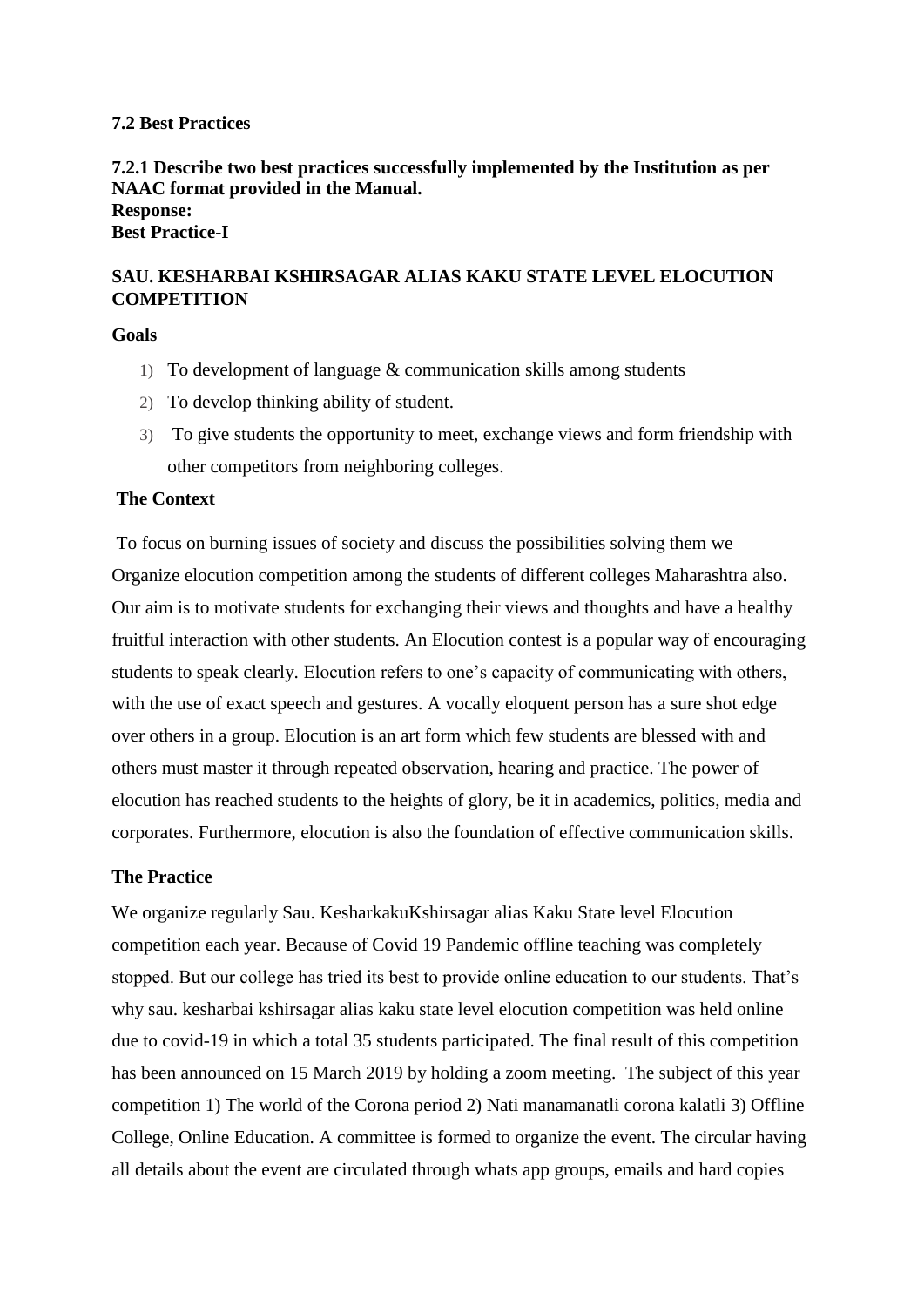through post. The prizes are attractive so that the students from faraway places will be able to participate in the event. The first prizes is of Rs 3001/-, second of Rs. 2001/- and third of Rs 1001/-. All these prizes are being sponsored by the College. For evaluation of students each year new examiners are appointed. Before the event many students prepare themselves for the event. Students who are participated in the event are scrutinized and three prizes are distributed in the final event.

## **Evidence of the Success:**

This event has created positive atmosphere among the student community. Students of this college are preparing themselves for the various competitions held at intercollegiate level. The competition took place on 15 March 2021 wherein number of students participated from all over Maharashtra. The practice has helped college to develops its own identity in the region..

## **Problems Encountered:**

The ratio of the students participating in such events is very low. So our college should take initiative to prepare our own students for participation in other college competitions. We expect more participation of the students in forthcoming years.

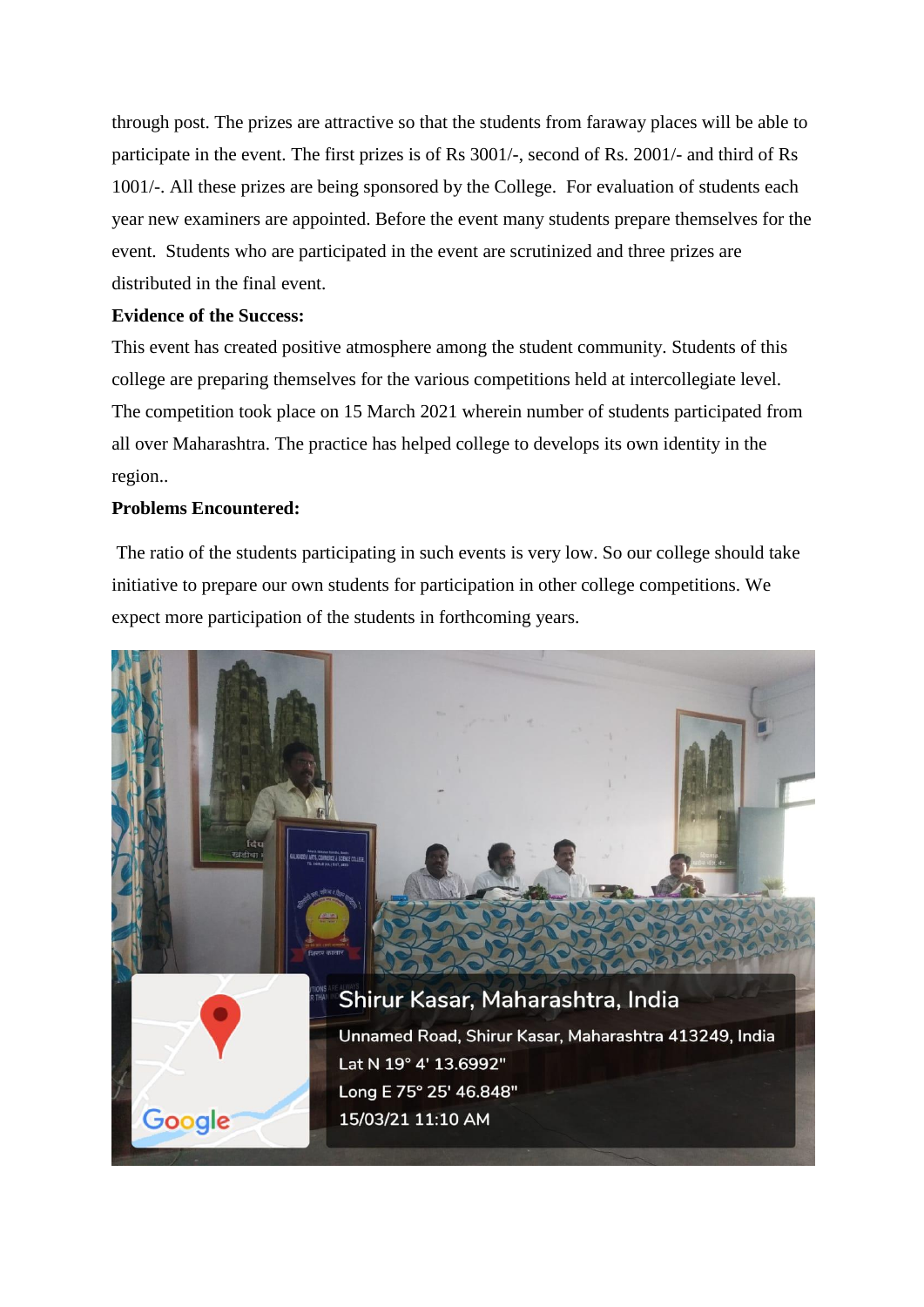## **BEST PRACTICE II**

#### **Aadarsh Annual Magazine**

#### **Goals:**

- 1. To develop students art qualities.
- 2. To motivate students for writing new technologies.
- 3. To make students aware of social issues.
- 4. For annual review of college program.

## **The Context**

The college magazines provides a wonderful platform for these young people to show their image as writers and come together.

College magazines offer young and talented writers the opportunity to think passionately about the experience and thereby express themselves differently.

## **The Practice**

The Adarsh annual magazine of the college is published every year. Encourages students to write on social issues through the issue. Encourages students from different departments to write articles on important topics in their subject. It is also an Aadarsh annual magazine to express their latent talents. Also if department of college has undertaken innovative activities, its report is also published. . This year's annual issue was created in PDF format. This magazine is one hundred and two pages in this issue. This magazine was published on 26th May 2021 by Swami Vivekananda Shastri, Abbot of Shidheshwar Rasansthan, Journalist Shri Gokul Power, Principal of the College Dr. Sanjay Tupe, Principal of Junior College Shri Appasaheb Yevle and Chief Editor Dr. In the presence of Sudhir Yevle, a Facebook Live event was held. This issue is available on the college's website [https://kalikadevicollegeshirurkasar.org.](https://kalikadevicollegeshirurkasar.org/) After reviewing all the academic and co-educational programs undertaken by the college in the academic year 2020-21, after the end of the academic year August 2021, the annual issue of the academic year 2020-21 will be published in PDF format and can be viewed by all on the college's website.

#### **Evidence of Success**

Developed student's art qualities. The students became aware of the social problems. Useful for conducting annual review of college programs.